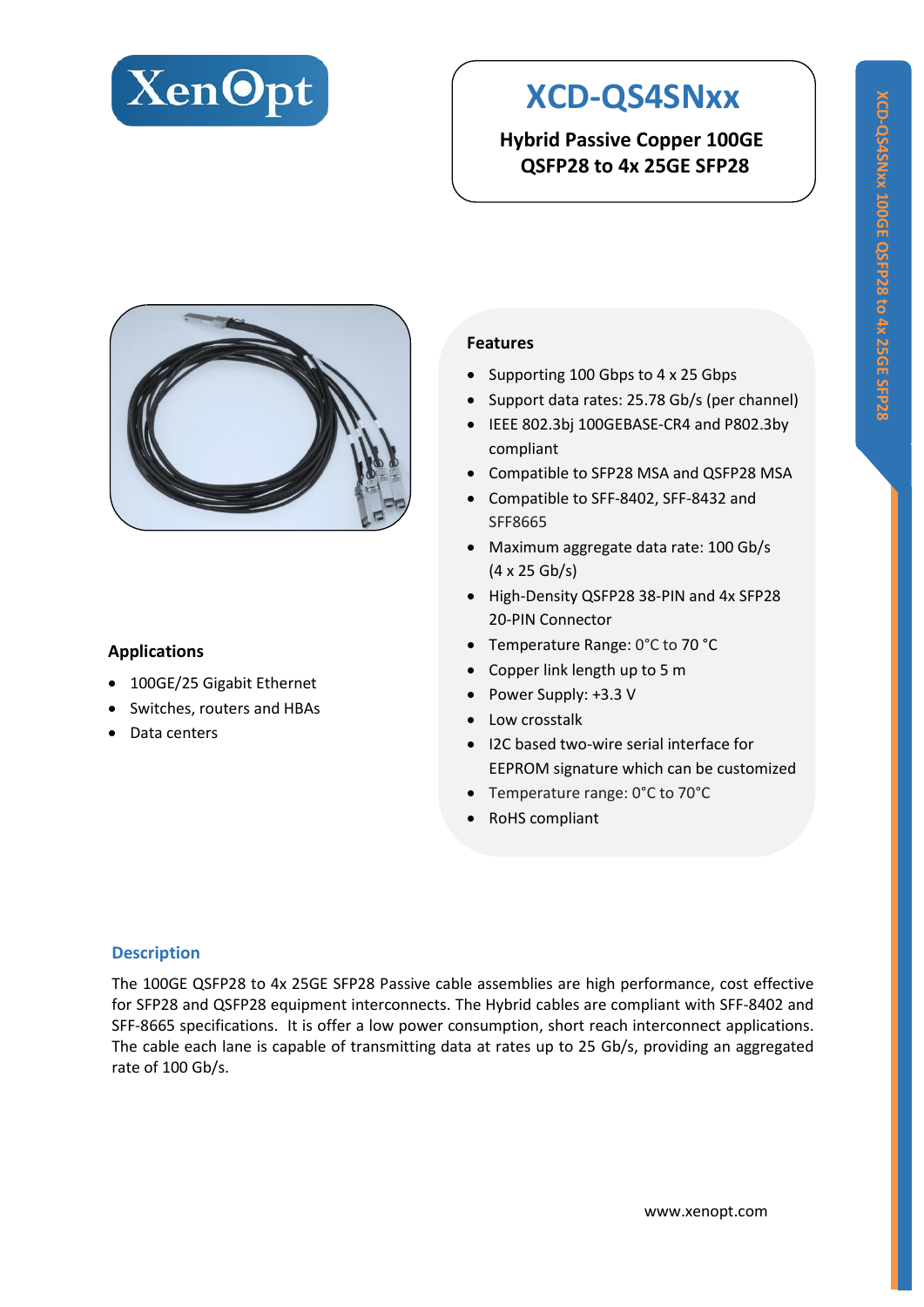## **Recommended Operating Conditions**

| <b>Parameter</b>                   | Symbol                      | Min  | <b>Typical</b> | Max   | Unit          |
|------------------------------------|-----------------------------|------|----------------|-------|---------------|
| <b>Storage Ambient Temperature</b> |                             | -40  |                | +85   | $\mathcal{C}$ |
| <b>Operating Case Temperature</b>  | Тc                          | 0    |                | $+70$ | $\mathcal{C}$ |
| Power Supply Voltage               | $\mathsf{V}_{\mathsf{CC3}}$ | 3.14 | 3.3            | 3.47  |               |

## **High Speed Characteristics**

| <b>Parameter</b>                                      | Symbol            | Min            | <b>Typical</b> | <b>Max</b> | <b>Unit</b> | <b>Note</b>          |
|-------------------------------------------------------|-------------------|----------------|----------------|------------|-------------|----------------------|
| Differential Impedance                                | RIN, P-P          | 90             |                | 110        | Ώ           |                      |
| Insertion loss                                        | SDD <sub>21</sub> |                |                | 22.48      | dB          | At 12.8906 GHz       |
| Differential Return Loss                              | SDD11             |                |                | See 1      | dB          | At 0.05 to 4.1 GHz   |
|                                                       | SDD <sub>22</sub> |                |                | See 2      | dB          | At 4.1 to 19 GHz     |
| Common-mode to common-<br>mode output return loss     | SCC11             | $\overline{2}$ |                |            |             | At 0.2 to 19 GHz     |
|                                                       | SCC <sub>22</sub> |                |                | dB         |             |                      |
| Differential to common-mode<br>return loss            | SCD11             |                |                | See 3      | dB          | At 0.01 to 12.89 GHz |
|                                                       | SCD <sub>22</sub> |                |                | See 4      |             | At 12.89 to 19 GHz   |
| Differential to common Mode<br><b>Conversion Loss</b> | SCD <sub>21</sub> |                |                | 10         | dB          | At 0.01 to 12.89 GHz |
|                                                       |                   |                |                | See 5      |             | At 12.89 to 15.7 GHz |
|                                                       |                   |                |                | 6.3        |             | At 15.7 to 19 GHz    |
| <b>Channel Operating Margin</b>                       | <b>COM</b>        | 3              |                |            | dB          |                      |

Notes

1. Reflection Coefficient given by equation SDD11 (dB) < 16.5 - 2 × SQRT(f), with f in GHz

2. Reflection Coefficient given by equation SDD11 (dB) < 10.66 - 14 × log10 (f/5.5), with f in GHz

3. Reflection Coefficient given by equation SCD11 (dB) < 22 - (20/25.78)\*f, with f in GHz

4. Reflection Coefficient given by equation SCD11 (dB) < 15 - (6/25.78)\*f, with f in GHz

5. Reflection Coefficient given by equation SCD21 (dB) < 27 - (29/22)\*f, with f in GHz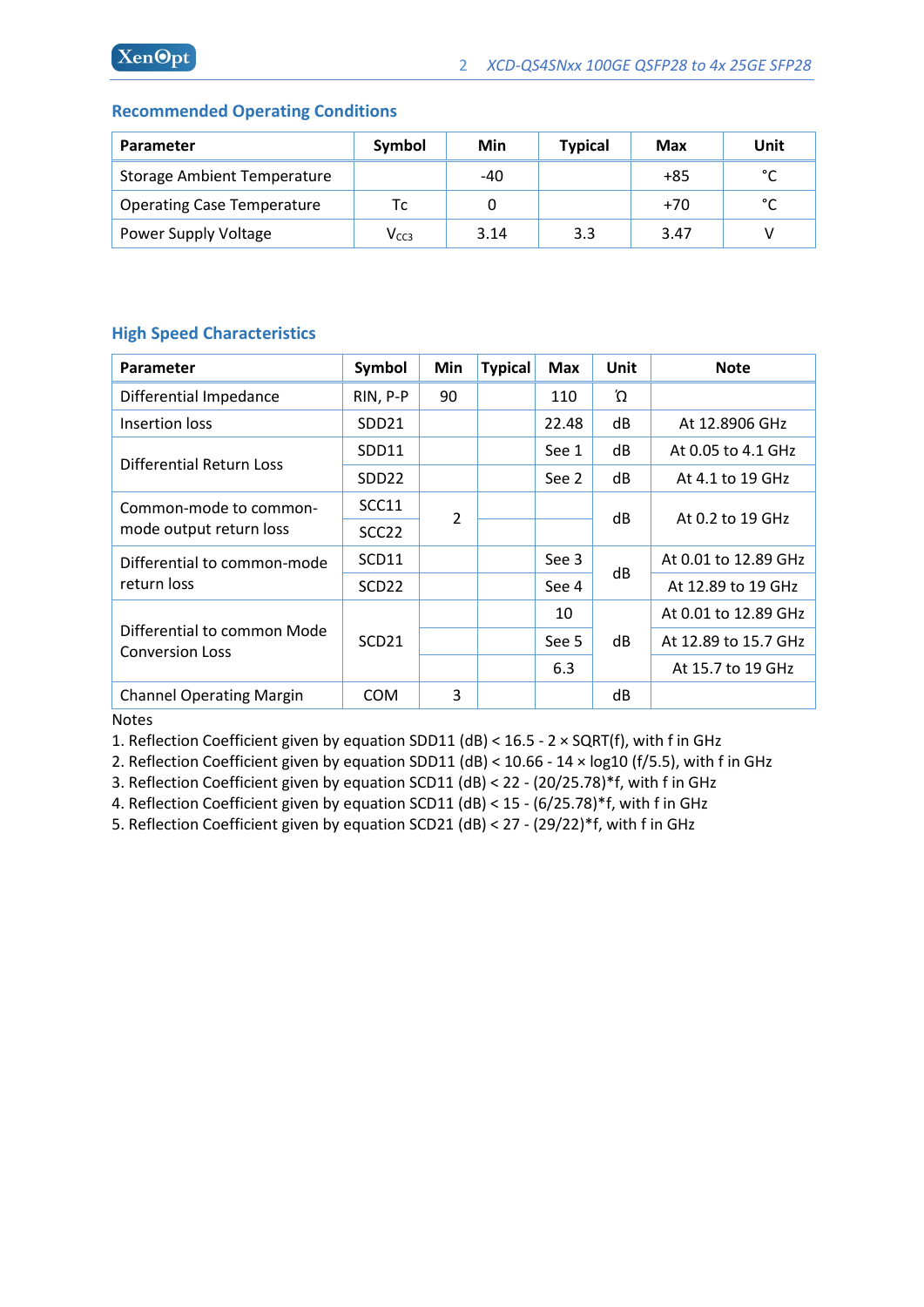

## **QSFP28 Pin Descriptions**

| Pin            | Logic     | Symbol     | Name/Description                    | <b>Notes</b>   |
|----------------|-----------|------------|-------------------------------------|----------------|
| $\mathbf 1$    |           | <b>GND</b> | Ground                              | $\mathbf{1}$   |
| $\overline{2}$ | CML-I     | Tx2n       | Transmitter Inverted Data Input     |                |
| 3              | CML-I     | Tx2p       | Transmitter Non-Inverted Data Input |                |
| 4              |           | <b>GND</b> | Ground                              | $\mathbf{1}$   |
| 5              | CML-I     | Tx4n       | Transmitter Inverted Data Input     |                |
| 6              | CML-I     | Tx4p       | Transmitter Non-Inverted Data Input |                |
| $\overline{7}$ |           | <b>GND</b> | Ground                              | $\mathbf{1}$   |
| 8              | LVTTL-I   | ModSelL    | Module Select                       |                |
| 9              | LVTTL-I   | ResetL     | <b>Module Reset</b>                 |                |
| 10             |           | Vcc Rx     | +3.3V Power Supply Receiver         | $\overline{2}$ |
| 11             | LVCMOSI/O | SCL        | 2-wire serial interface clock       |                |
| 12             | LVCMOSI/O | <b>SDA</b> | 2-wire serial interface data        |                |
| 13             |           | <b>GND</b> | Ground                              | 1              |
| 14             | CML-O     | Rx3p       | Receiver Non-Inverted Data Output   |                |
| 15             | CML-O     | Rx3n       | Receiver Inverted Data Output       |                |
| 16             |           | <b>GND</b> | Ground                              | $\mathbf{1}$   |
| 17             | CML-O     | Rx1p       | Receiver Non-Inverted Data Output   |                |
| 18             | CML-O     | Rx1n       | Receiver Inverted Data Output       |                |
| 19             |           | <b>GND</b> | Ground                              | $\mathbf{1}$   |
| 20             |           | <b>GND</b> | Ground                              | $\mathbf{1}$   |
| 21             | CML-O     | Rx2n       | Receiver Inverted Data Output       |                |
| 22             | CML-O     | Rx2p       | Receiver Non-Inverted Data Output   |                |
| 23             |           | <b>GND</b> | Ground                              | $\mathbf{1}$   |
| 24             | CML-O     | Rx4n       | Receiver Inverted Data Output       |                |
| 25             | CML-O     | Rx4p       | Receiver Non-Inverted Data Output   |                |
| 26             |           | <b>GND</b> | Ground                              | 1              |
| 27             | LVTTL-O   | ModPrsL    | <b>Module Present</b>               |                |
| 28             | LVTTL-O   | IntL       | Interrupt                           |                |
| 29             |           | Vcc Tx     | +3.3V Power supply transmitter      | $\overline{2}$ |
| 30             |           | Vcc1       | +3.3V Power supply                  | $\overline{2}$ |
| 31             | LVTTL-I   | LPMode     | Low Power Mode                      |                |
| 32             |           | <b>GND</b> | Ground                              | $\mathbf{1}$   |
| 33             | CML-I     | Tx3p       | Transmitter Non-Inverted Data Input |                |
| 34             | CML-I     | Tx3n       | Transmitter Inverted Data Input     |                |
| 35             |           | <b>GND</b> | Ground                              | $\mathbf{1}$   |
| 36             | CML-I     | Tx1p       | Transmitter Non-Inverted Data Input |                |
| 37             | CML-I     | Tx1n       | Transmitter Inverted Data Input     |                |
| 38             |           | <b>GND</b> | Ground                              | $\mathbf{1}$   |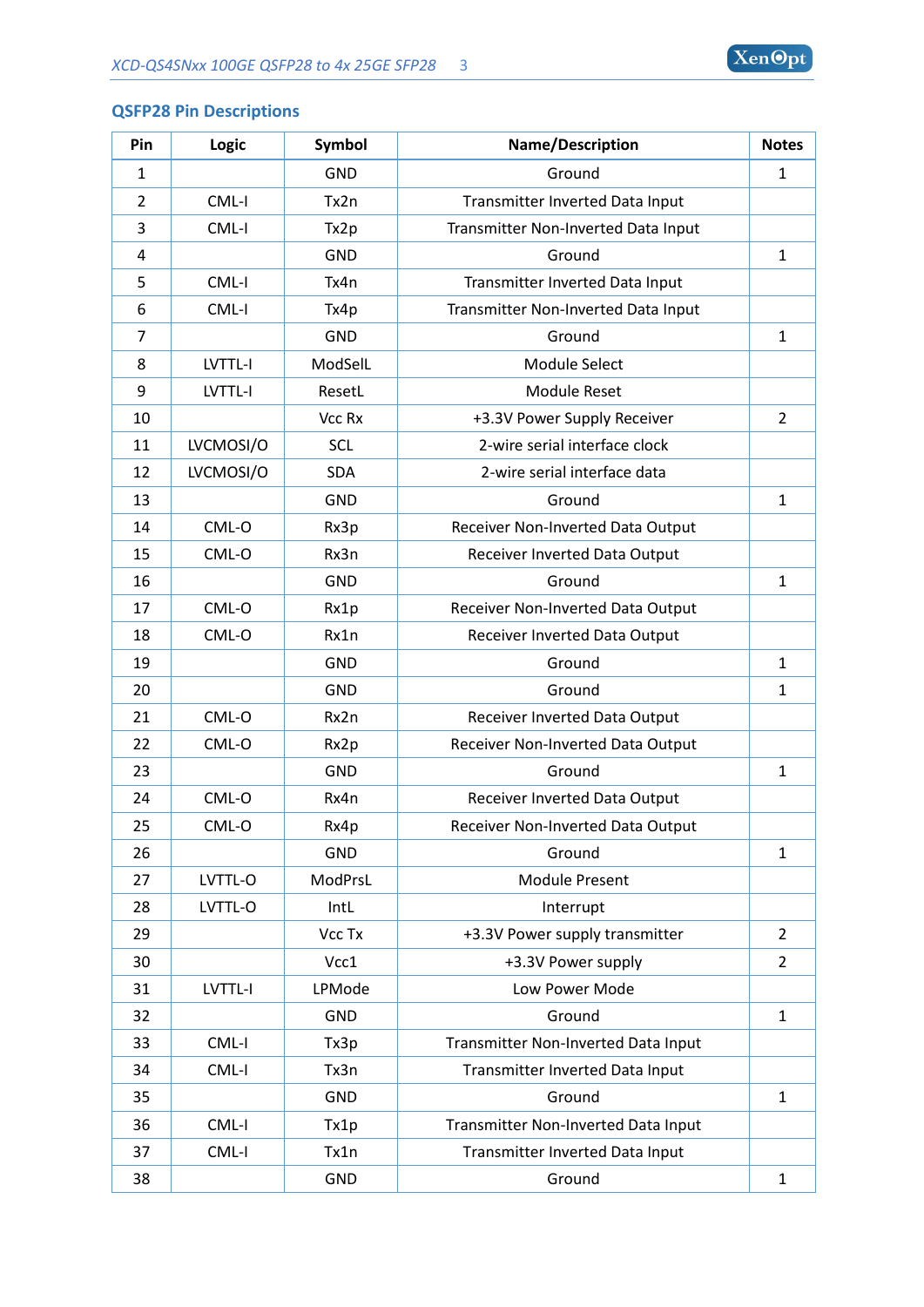Notes

- 1: GND is the symbol for signal and supply (power) common for the QSFP28 module. All are common within the QSFP28 module and all module voltages are referenced to this potential unless otherwise noted. Connect these directly to the host board signal-common ground plane.
- 2: Vcc Rx, Vcc1 and Vcc Tx are the receiver and transmitter power supplies and shall be applied concurrently. Requirements defined for the host side of the Host Edge Card Connector are listed in Table 6. Recommended host board power supply filtering is shown in Figure 4. Vcc Rx Vcc1 and Vcc Tx may be internally connected within the QSFP28 module in any combination. The connector pins are each rated for a maximum current of 500 mA.

| Pin                     | Logic      | Symbol          | Name/Description                     | <b>Notes</b>   |
|-------------------------|------------|-----------------|--------------------------------------|----------------|
| $\mathbf{1}$            |            | VeeT            | <b>Transmitter Ground</b>            |                |
| $\overline{2}$          | LV-TTL-O   | TX_Fault        | N/A                                  | $\mathbf{1}$   |
| 3                       | LV-TTL-I   | TX_DIS          | <b>Transmitter Disable</b>           | $\overline{2}$ |
| 4                       | LV-TTL-I/O | <b>SDA</b>      | <b>Tow Wire Serial Data</b>          |                |
| 5                       | LV-TTL-I   | <b>SCL</b>      | <b>Tow Wire Serial Clock</b>         |                |
| 6                       |            | MOD_DEF0        | Module present, connect to VeeT      |                |
| $\overline{\mathbf{z}}$ | LV-TTL-I   | RS <sub>0</sub> | N/A                                  | $\mathbf{1}$   |
| 8                       | LV-TTL-O   | LOS             | LOS of Signal                        | $\overline{2}$ |
| 9                       | LV-TTL-I   | RS1             | N/A                                  | 1              |
| 10                      |            | VeeR            | <b>Reciever Ground</b>               |                |
| 11                      |            | VeeR            | <b>Reciever Ground</b>               |                |
| 12                      | CML-O      | RD-             | Reciever Data Inverted               |                |
| 13                      | CML-O      | $RD+$           | Reciever Data Non-Inverted           |                |
| 14                      |            | VeeR            | <b>Reciever Ground</b>               |                |
| 15                      |            | <b>VccR</b>     | Reciever Supply 3.3V                 |                |
| 16                      |            | <b>VccT</b>     | Transmitter Supply 3.3V              |                |
| 17                      |            | VeeT            | <b>Transmitter Ground</b>            |                |
| 18                      | CML-I      | TD+             | <b>Transmitter Data Non-Inverted</b> |                |
| 19                      | CML_I      | TD-             | <b>Transmitter Data Inverted</b>     |                |
| 20                      |            | VeeT            | <b>Transmitter Ground</b>            |                |

## **SFP28 Pin Descriptions**

Notes

1. Signals not supported in SFP28 Copper pulled-down to VeeT with 30K ohms resistor

2. Passive cable assemblies do not support LOS and TX\_DIS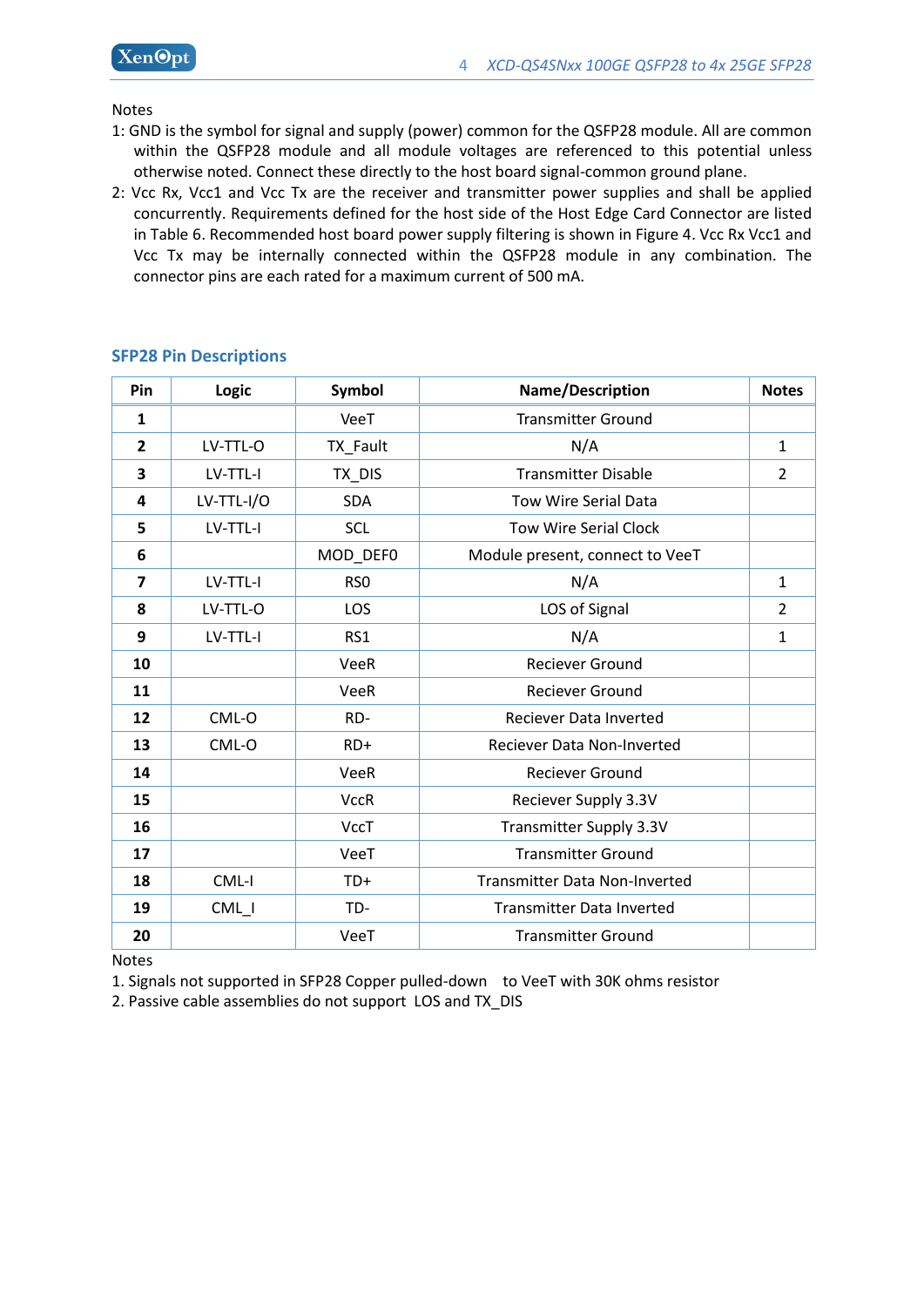

#### **Mechanical Dimensions**





|       | QSFP28                      |                         |                        |                    |  |  |
|-------|-----------------------------|-------------------------|------------------------|--------------------|--|--|
|       | CABLE GUAGE   DIAMETER "D1" | MIN BEND<br>RADIUS "R1" | MIN.BEND<br>SPACE "L1" | <b>CABLE GUAGE</b> |  |  |
| 30AWG | 10.9MM                      | 54.5MM                  | 140.35MM               | 30AWG              |  |  |
| 28AWG | 11.4MM                      | 57MM                    | 143.35MM               | 28AWG              |  |  |
| 26AWG | 12.6MM                      | 63MM                    | 150.55MM               | 26AWG              |  |  |
| 24AWG | 14.1MM                      | 70,5MM                  | 159,55MM               | 24AWG              |  |  |

| SFP <sub>28</sub> |               |                         |                        |  |  |
|-------------------|---------------|-------------------------|------------------------|--|--|
| CABLE GUAGE       | DIAMETER "D2" | MIN.BEND<br>RADIUS "R2" | MIN.BEND<br>SPACE "L2" |  |  |
| 30AWG             | 4.5MM         | 22.5MM                  | 42.25MM                |  |  |
| 28AWG             | 4.7MM         | 23.5MM                  | 43.45MM                |  |  |
| 26AWG             | 5.2MM         | 26MM                    | 46,45MM                |  |  |
| 24AWG             | 5.8MM         | 29MM                    | 50.05MM                |  |  |